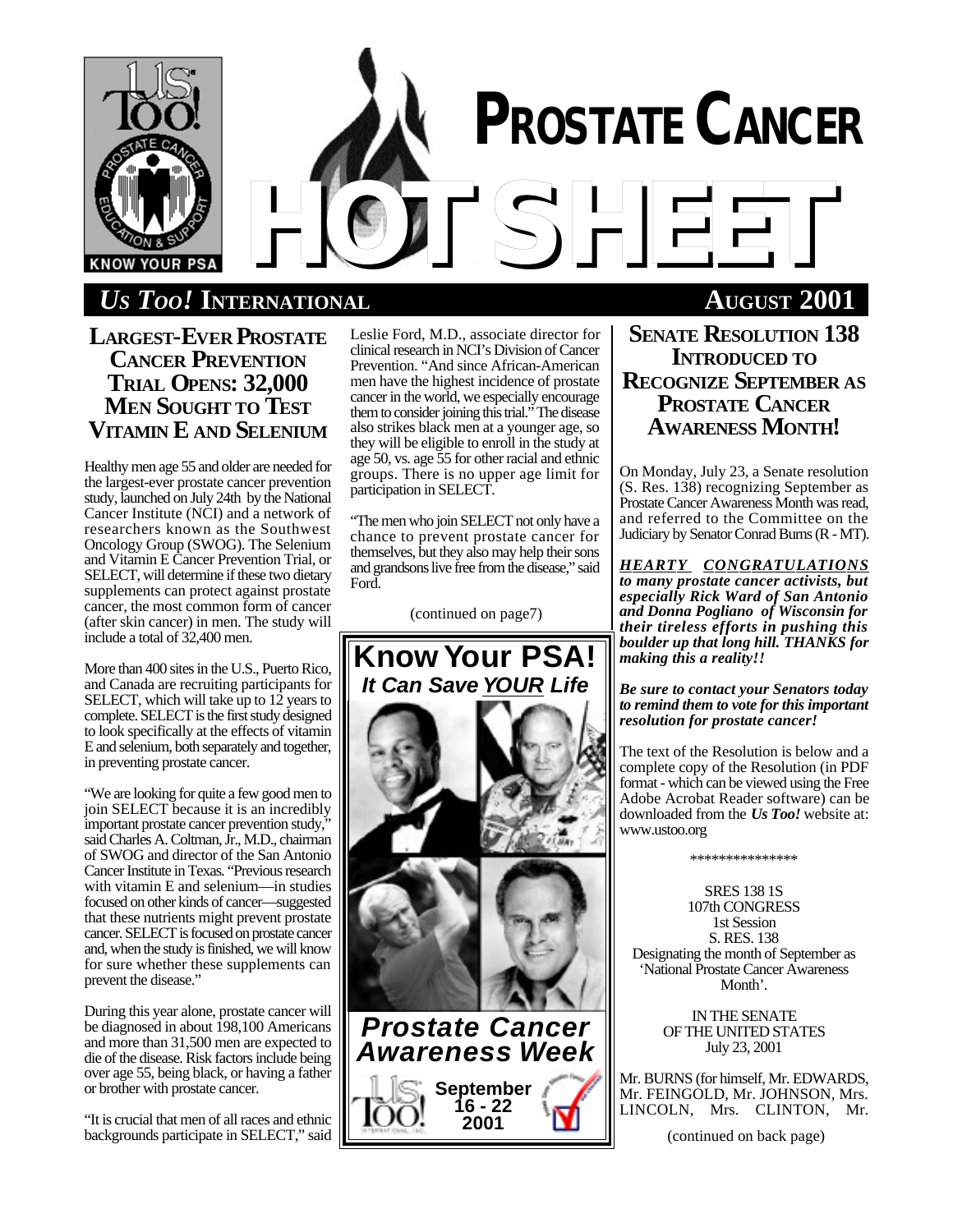# **PROSTATE CANCER PATIENT SUPPORT 1-800-80-***US TOO! US TOO!* **INTERNATIONAL**

# **PROSTATE CANCER NEWS YOU CAN USE**

*Us Too!*publishes a FREE daily e-mail based news service which provides updates on the latest prostate cancer related news. To subscribe or link to the archives simply visit the *Us Too!* Website: www.ustoo.org

News items contained in *Us Too!*publications are obtained from various news sources and edited for inclusion. Where available, a pointof-contact is provided.

All references to persons, companies, products or services are provided for information only, and are not endorsements. Readers should conduct their own research into any person, company, product or service, and consult with their loved ones and personal physician before deciding upon **any** course of action.

\* \* \* \* \* \* \* \* \* \* \* \* \* \*

# **CANCER TRIAL TO GIVE MEN GENETICALLY ALTERED VIRUS**

*The Daily Telegraph London (June 27, 2001) Us Too! June 28*

Men in Birmingham will be given a genetically modified virus in an attempt to cure their prostate cancer, scientists said

THE*US TOO!* PROSTATE CANCER HOT SHEETIS MADE POSSIBLE BY AN UNRESTRICTED EDUCATION GRANT FROM AstraZeneca 2 THE INFORMATION ANDOPINIONSEXPRESSED IN THIS PUBLICATION ARE NOT ENDORSEMENTS OR RECOMMENDATIONS FOR ANY MEDICAL TREATMENT, PRODUCT, SERVICE OR COURSE OF ACTION BY *US TOO!* INTERNATIONAL, INC., ITS OFFICERS AND DIRECTORS, OR THE EDITORS OF THISPUBLICATION. FOR MEDICAL, LEGAL OR OTHER ADVICE, PLEASE CONSULT PROFESSIONAL(S) OF YOUR CHOICE. *US TOO!* **HEADQUARTERS STAFF** JOHN A. PAGE, FHIMSS, EXECUTIVE DIRECTOR / CEO JACQUELINE KONIECZKA, OFFICE MANAGER DOROTHY WIENCEK, PATIENT INFORMATION COORDINATOR 5003 FAIRVIEW AVENUE DOWNERS GROVE, IL 60515 PHONE:(630) 795-1002 / FAX: (630) 795-1602

*US TOO!* **BOARD OF DIRECTORS:** HANK PORTERFIELD, *CHAIRMAN* TERRY ROE, *VICE CHAIRMAN* COLONEL JAMES E. WILLIAMS, JR. (RET) *SECRETARY* REMBERT R. STOKES, *TREASURER* JOHN A. PAGE, FHIMSS, *EXECUTIVE DIRECTOR / CEO*

DIRECTORS: COLONEL JAMES R. ANDERSON, USAF (RET) JOHN DEBOER, *FOUNDER* JOHN CAMPBELL RONALD M. FABRICK, DDS RUSS GOULD CLAUDE S. HARKINS DANIEL M. MOORE, JR. LEW MUSGROVE REX ZEIGER



*US TOO!* INTERNATIONAL, INC. IS INCORPORATED IN THE STATE OF ILLINOIS AND RECOGNIZED AS A  $501(c)(3)$  NOT-FOR-PROFIT CHARITABLE CORPORATION. DONATIONS / GIFTSTO *US TOO!* ARE TAX DEDUCTIBLE.

COPYRIGHT 2001, *US TOO!* INTERNATIONAL, INC.

yesterday. The new trial, which begins next month, is the first in the world to see if a genetically engineered virus can turn prostate cancer cells into targets for anti-cancer drugs. Potentially, it promises treatment for men with early forms of the disease. First they will be injected with a common cold virus which has been genetically modified to carry a gene called nitroreductase. This will produce a protein molecule in the prostate cells capable of activating the anti-cancer drug called CB1954 which will be delivered later.

## \* \* \* \* \* \* \* \* \* \* \* \* \* \*

**STARVEA TUMOURTO KILL IT ??** *Cancer Health Media Ltd (June 28, 2001) Us Too! June 29*

The study is based on the idea that cancer cells grow faster than healthy cells so they need more calories to survive. If the amount of food you ate was limited, this could have a direct effect on cancer cells. A researcher from Ben Gurion University in Israel developed a mathematical model that copies how cells grow when they have to compete for a limited calorie supply. The model shows that cancer cells require such a large amount of energy to reproduce at such a high rate they are killed off. Dr David Eichler, who devised the model, suggests that eating minimal, but adequate, amounts of food might help cancer patients starve their tumours. But his theory has never been tested in clinical trials. A similar study in 1999, carried out by researchers at Ohio State University in the US, found that rats on a calorie-reduced diet had smaller prostate cancer tumours than rats that ate an unrestricted diet. Steven Clinton, who conducted the study, said, "It's very clear that diet restriction will inhibit the growth of the tumour. But clinical trials are now needed to find out if low-calorie diets could help cancer patients." From New Scientist magazine.

#### \* \* \* \* \* \* \* \* \* \* \* \* \* \*

**MEDICARE TO COVER NEW INCONTINENCE TREATMENT** *Reuters Health (July 02, 2001) Us Too! July 6*

Medicare beneficiaries will soon have access to a new treatment for urinary incontinence. Medicare coverage will include the treatment, a surgical therapy known as sacral nerve stimulation. The treatment involves implanting a pacemaker-sized electrical pulse generator in the abdominal wall with wire leads to the nerves in the pelvic region. Incontinence is caused by a loss of control of the muscles that control urination, and the implant works by allowing the patient to control these muscles. To be eligible under the plan, Medicare beneficiaries must previously have failed more conservative treatments, such as behavioral modification, drug therapy or other types of surgical treatment.

\* \* \* \* \* \* \* \* \* \* \* \* \* \*

# **RESEARCHERS INDUCE CANCER CELL TO COMMIT SUICIDE** *Agence France-Presse (July 03, 2001)*

*Us Too! July 6* U.S. researchers have used genetic manipulation of an enzyme essential in cell division to force cancer cells to commit suicide. The enzyme telomeraze, found at the tips of chromosomes, or telomeres, where it aids in cell division, is highly active in cancer cells. Every time cells divide, the telomeres shorten until they finally disappear, at which point cell division is no longer possible. Researchers at the University of California, San Francisco, induced a minuscule mutation in a sequence of the enzyme's ribonucleaic acid (RNA) which in consequence disrupted the normal behavior of the telomeres. The study is published in the July 3 issue of Proceedings of the National Academy of Sciences.

#### \* \* \* \* \* \* \* \* \* \* \* \* \* \*

## **MEDICARE REIMBURSEMENT FOR PC<sup>A</sup> PATIENTS WHO FAIL RADIATION THERAPY** *PR Newswire (July 02, 2001)*

*Us Too July 6*

Endocare, Inc. announced that, effective July 1, all men with prostate cancer who have unsuccessfully attempted to halt the disease through radiation therapy now have a new, effective option reimbursed by Medicare cryosurgery. Cryosurgery is a minimally invasive method of targeting a cancerous tumor by ultrasound and destroying it by freezing it, without damaging the surrounding tissue. For these men, secondary treatment with cryosurgery can stop the progression of the disease and improve long-term survival, according to a study published in the journal Urology (January 2000). The study of men who were unsuccessfully treated with radiation therapy for prostate cancer showed that nearly two years following treatment with cryosurgery, 97 percent of these men were disease free.

# \*\*\*\*\*\*\*\*\*\*\*\*\* **GENERAL PRACTITIONER (GP) CONFUSION THREATENS PROSTATE SCREENING PLAN** *Health Media Ltd (July 06, 2001)*

*Us Too! July 9*

A study has revealed that the (English) government's high-profile national prostate cancer screening programme could be jeopardised by a lack of knowledge among GPs. A survey of 302 GPs in east London reveals that 45 per cent did not know that a patient with a normal prostate specific antigen (PSA) level could still have prostate cancer. Thirty-eight per cent were also unaware that men with raised PSA levels do not necessarily have prostate cancer.

\* \* \* \* \* \* \* \* \* \* \* \* \* \*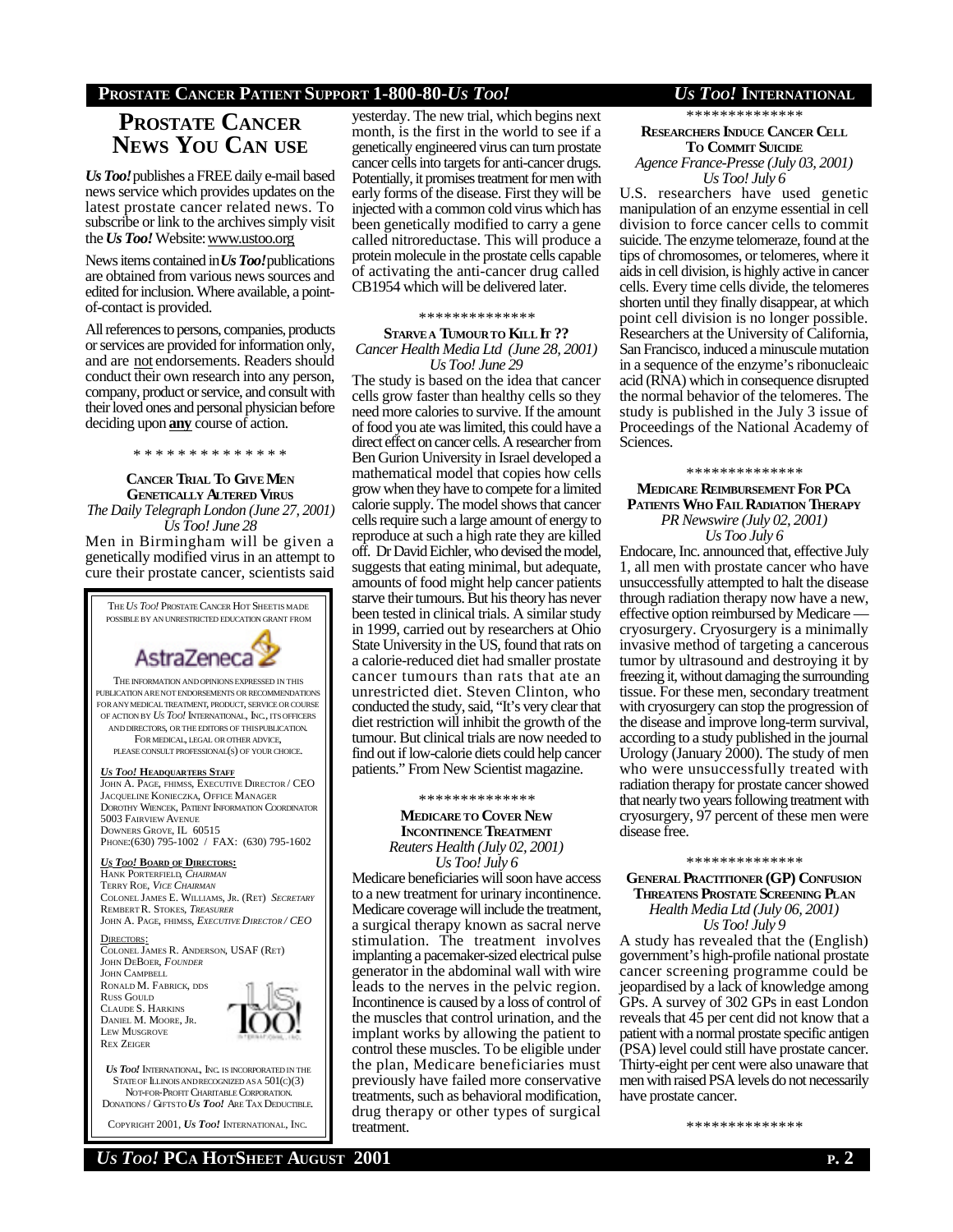# *US TOO!* **INTERNATIONAL VISIT US ON THE INTERNET AT WWW.USTOO.ORG**

### **PROSTATE CANCER RISK** *Netdoctor.co.uk (July 10, 2001) Us Too! July 12*

Men who are sexually promiscuous suffer a greater risk of developing prostate cancer, a new study claims. The research shows that having unprotected sex with multiple partners can double the chances of developing the disease and suggests that a sexually transmitted infection may be involved in the process.

# \* \* \* \* \* \* \* \* \* \* \* \* \* \* **FULLER PROSTATE TESTS URGED** *Us Too! July 11*

Doctors testing patients for prostate cancer could significantly increase the number of cases they spot by taking more tissue samples, a study found. Writing in the journal Urologic Oncology, researchers from Ohio State University said the current method might miss the disease in one out of seven cases. Instead of taking tissue samples from six sites on the prostate — the standard method—researchers took samples from 12 sites. As a result, cancer was found in 10 more men being studied, allowing for earlier treatment.

#### \* \* \* \* \* \* \* \* \* \* \* \* \* \*

### **ATRIX REPORTS POSITIVE PHASE III RESULTS FOR LEUPROGEL THREE-MONTH DEPOT PCA PRODUCT** *PR Newswire (July 10, 2001)*

*Us Too! July 11*

Atrix Laboratories, Inc. announced results from its Phase III study of Leuprogel(TM) Three-Month Depot, 22.5 mg, leuprolide acetate for subcutaneous depot injection, for the treatment of advanced prostate cancer. Atrix will submit its second New Drug Application (NDA) later this year for marketing approval of the product to the U.S. Food and Drug Administration (FDA). The Phase III data for 117 patients enrolled in the study showed 100% suppression of serum testosterone to very low levels. In addition to achieving low mean testosterone levels, mean PSA levels were also decreased to low singledigit levels in the study and no serious treatment-related adverse events were recorded over the course of treatment.

#### \* \* \* \* \* \* \* \* \* \* \* \* \* \*

#### **ALPHAGENEAND THE LAHEY CLINIC FORM MAJOR RESEARCH COLLABORATION** *DataMonitor Healthcare (July 11, 2001)*

*Us Too! July 12*

The collaboration will examine additional genomic and proteomic methods to understand the molecular biology of prostate cancer, and possible treatment monitoring protocols. The purpose of this collaboration is to validate the genetic sequence recently discovered by AlphaGene and to compare the alternative splice variants of the prostate CEA it recently announced. These variants will then

## be evaluated versus disease staging and metastatic disease. Since CEA is found in the blood only when disease is present, antibodies will be made to various regions of the Prostate CEA in order to determine if CEA or one of its variants is a better marker for Prostate Cancer than Prostate Specific Antigens..

#### \*\*\*\*\*\*\*\*\*\*\*\*\*

#### **FLAXSEED EASES PROSTATE CANCER** *World Entertainment News Network (July 13, 2001) / Us Too! July 13*

Finely ground flaxseed may prove to be a powerful remedy for men with prostate cancer, researchers say. The seed is normally indigestible but was ground into a powder for a research project with cancer patients.The researchers say there were also encouraging signs of cancer growth being slowed. Researcher Wendy Demark-Wahnefried says, "We thought flaxseed would be the perfect food for prostate cancer patients. It's full of omega-3 fatty acids, fibre and lignan. Testosterone may be important in the progression of prostate cancer, and lignan in the flaxseed binds testosterone, so we thought the flaxseed might suppress the growth of prostate cancer cells."

#### \*\*\*\*\*\*\*\*\*\*\*\*\*\*

### **PROSTATE CANCER CARE TO BE FREE: A NEW STATE PROGRAM TARGETS LOW-INCOME MEN FOR TREATMENT AT UNIVOF CA MEDICAL CENTERS** *Sacramento Bee (July 12, 2001) Us Too! July 13*

Low-income men with prostate cancer will now have access to free treatment at UC Davis Medical Center and its affiliated clinics throughout the region. California Gov. Gray Davis announced a statewide program that provides \$10 million in the first year and \$20 million the next two years. University of California San Francisco and UCLA will join UC Davis in providing services, followed by UC Irvine and UC San Diego next year. The program — Improving Access, Counseling and Treatment for Californians with Prostate Cancer, or IMPACT — responds to a critical need, said Dr. Mark S. Litwin, a UCLA urologist coordinating the program. "We can get much-needed quality care to men who wouldn't otherwise get it." Although prostate cancer's toll on men is similar in many ways to that of breast cancer on women, efforts to combat the disease have not received the same kind of government support, said Ralph DeVere White, urologist and director of the UC Davis Cancer Center. "The reason is because women have gone out and lobbied," he said. "Politicians are just human beings and, not unreasonably, respond to where pressure is put."

\* \* \* \* \* \* \* \* \* \* \* \* \* \*

(continued on page 5)

# *TEX-US TOO!*

# **DAD'S DAY 5K A SUCCESS DESPITE FLOOD AND MOSQUITOS!**

### **By Joe Piper South Texas Regional Director** *Us Too!* **International**

TEX-*Us Too!*, the largest Houston chapter of *Us Too!* International, successfully organized its 2nd Annual Dad's Day 5K Fun Run and Walk on Saturday morning, June 16th. There were more than 400 men, women and children entrants (including 15 survivors), up more than 50% from last year, despite the natural disaster in which Houston found itself! The number of major corporate sponsors doubled this year, as did those companies, including Southwest Airlines and Starbucks, which made in-kind contributions. All in all the event netted more than \$35,000 for prostate cancer awareness and research.

The event featured a number of fatherson and father-daughter duos and, in some cases, whole families participated to show support for a stricken family member. A sizeable contingent from the Enron Running Club provided the largest group of corporate runners again this year. Seniors were evident as walkers and runners as well as among those cheering on the participants.

Providing vocal encouragement to the participants were Lisa Foronda and Jerome Gray, two television news anchors from the local CBS affiliate. Then, Hank Porterfield, *Us Too!* Chairman, also graciously took the microphone and delivered some timely words on the need for prostate cancer screening and research funding.

Pre-event coverage in the local press led to significant increases in participants, despite the distraction of the recent flood and heavy mosquito population. Clearly, the Dad's Day 5K is attracting more visibility in Houston each year with the happy results of greater public awareness of prostate cancer issues and more funds for prostate cancer research.

This annual event is organized by a growing team of survivors and supporters which handle event logistics and fund raising. After a critique to make future events bigger and better, the Houston group will be developing a guide to assist other chapters interested in starting such a project.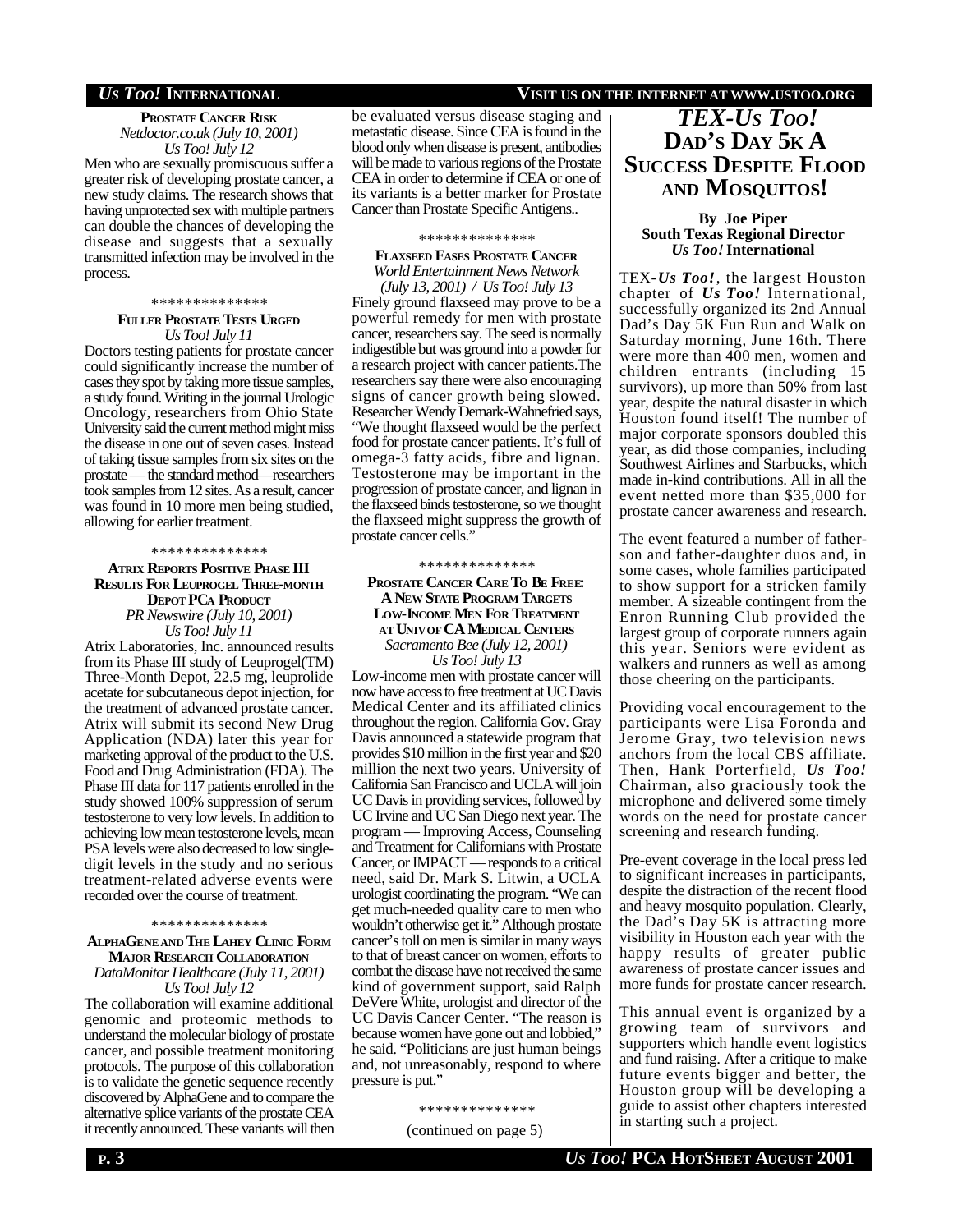# **PROSTATE CANCER PATIENT SUPPORT 1-800-80-***US TOO! US TOO!* **INTERNATIONAL**

# **SCIENTIFIC JOURNAL REVIEW - July 2001**

The following prostate cancer related articles have appeared in well-known scientific journals. Citations and abstracts can be found at the National Institutes of Health / National Library of Medicine sponsored web site called MEDLINE/ PubMed:

www.ncbi.nlm.nih.gov/entrez/query.fcgi

Please note, *Us Too!* cannot provide copies of the complete article.

**TO OBTAIN A COPY OF THE ARTICLE:** take the citation to your local public or hospital library. The librarian can assist you in obtaining a copy of the article from their collection or from interlibrary loan.

\* \* \* \*

# **AmericanJournal of ClinicalPathology**

• Kollermann J, Helpap B. Expression of vascular endothelial growth factor (VEGF) and VEGF receptor Flk-1 in benign, premalignant, and malignant prostate tissue. Am J Clin Pathol. 2001 Jul;116(1):115-21. PMID: 11447740

# **Cancer**

• Cooper GS, Yuan Z, Jethva RN, Rimm AA. Determination of county-level prostate carcinoma incidence and detection rates with Medicare claims data. Cancer. 2001 Jul 1;92(1):102-9. PMID: 11443615

# **Cancer Research**

- Liu N, Gao F, Han Z, Xu X, Underhill CB, Zhang L. Hyaluronan synthase 3 overexpression promotes the growth of TSU prostate cancer cells. Cancer Res. 2001 Jul 1;61(13):5207-14. PMID: 11431361
- McNeel DG, Nguyen LD, Disis ML. Identification of T helper epitopes from prostatic acid phosphatase. Cancer Res. 2001 Jul 1;61(13):5161-7. PMID: 11431355
- Gao J, Arnold JT, Isaacs JT. Conversion from a paracrine to an autocrine mechanism of androgen-stimulated growth during malignant transformation of prostatic epithelial cells. Cancer Res. 2001 Jul 1;61(13):5038-44. PMID: 11431338
- Suarez BK, Gerhard DS, Lin J, Haberer B, Nguyen L, Kesterson NK, Catalona WJ. Polymorphisms in the prostate cancer susceptibility gene

HPC2/ELAC2 in multiplex families and healthy controls. Cancer Res. 2001 Jul 1;61(13):4982-4. PMID: 11431329

# **International Journal of Cancer**

- Dhillon PK, Farrow DC, Vaughan TL, Chow WH, Risch HA, Gammon MD, Mayne ST, Stanford JL, Schoenberg JB, Ahsan H, Dubrow R, West AB, Rotterdam H, Blot WJ, Fraumeni JF Jr. Family history of cancer and risk of esophageal and gastric cancers in the United States. Int J Cancer. 2001 Jul 1;93(1):148-52. PMID: 11391635
- Thomas R, True LD, Lange PH, Vessella RL. Placental bone morphogenetic protein (PLAB) gene expression in normal, pre-malignant and malignant human prostate: relation to tumor development and progression. Int J Cancer. 2001 Jul 1;93(1):47-52. PMID: 11391620

## **International Journal of Radiation Oncology Biology Physics**

- Fowler J, Chappell R, Ritter M. Is alpha/beta for prostate tumors really low? Int J Radiat Oncol Biol Phys. 2001 Jul 15;50(4):1021-31. PMID: 11429230
- Mah D, Freedman G, Movsas B, Hanlon A, Mitra R, Horwitz E, Pinover W, Iyer R, Hanks GE. To move or not to move: measurements of prostate motion by urethrography using MRI. Int J Radiat Oncol Biol Phys. 2001 Jul 15;50(4):947-51. PMID: 11429222
- Kang SK, Chou RH, Dodge RK, Clough RW, Kang HL, Bowen MG, Steffey BA, Das SK, Zhou SM, Whitehurst AW, Buckley NJ, Kim JH, Joyner RE, Sarmina I, Montana GS, Ingram SS, Anscher MS. Acute urinary toxicity following transperineal prostate brachytherapy using a modified Quimby loading method. Int J Radiat Oncol Biol Phys. 2001 Jul 15;50(4):937-45. PMID: 11429221
- Hanlon AL, Pinover WH, Horwitz EM, Hanks GE. Patterns and fate of PSA bouncing following 3D-CRT. Int J Radiat Oncol Biol Phys. 2001 Jul 15;50(4):845-9. PMID: 11429210
- Vaarkamp J. Is there a problem in the application of the current tumor control probability model to (prostate) clinical data? Int J Radiat Oncol Biol Phys. 2001 Jul 1;50(3):838. No abstract available. PMID: 11417533
- Salazar OM, Sandhu T, da Motta NW, Escutia MA, Lanzos-Gonzales E, Mouelle-Sone A, Moscol A, Zaharia

M, Zaman S. Fractionated half-body irradiation (HBI) for the rapid palliation of widespread, symptomatic, metastatic bone disease: a randomized Phase III trial of the International Atomic Energy Agency (IAEA). Int J Radiat Oncol Biol Phys. 2001 Jul 1;50(3):765-75. PMID: 11395246

- Kupelian PA, Buchsbaum JC, Reddy CA, Klein EA. Radiation dose response in patients with favorable localized prostate cancer (Stage T1-T2, biopsy Gleason  $\lt$  or = 6, and pretreatment prostate-specific antigen  $\le$  or  $=$ 10). Int J Radiat Oncol Biol Phys. 2001 Jul 1;50(3):621-5. PMID: 11395228
- Choo R, DeBoer G, Klotz L, Danjoux C, Morton GC, Rakovitch E, Fleshner N, Bunting P, Kapusta L, Hruby G. PSA doubling time of prostate carcinoma managed with watchful observation alone. Int J Radiat Oncol Biol Phys. 2001 Jul 1;50(3):615-20. PMID: 11395227
- Potters L, Cao Y, Calugaru E, Torre T, Fearn P, Wang XH. A comprehensive review of CT-based dosimetry parameters and biochemical control in patients treated with permanent prostate brachytherapy. Int J Radiat Oncol Biol Phys. 2001 Jul 1;50(3):605-14. PMID: 11395226
- Merrick GS, Wallner K, Butler WM, Galbreath RW, Lief JH, Benson ML. A comparison of radiation dose to the bulb of the penis in men with and without prostate brachytherapy-induced erectile dysfunction. Int J Radiat Oncol Biol Phys. 2001 Jul 1;50(3):597-604. PMID: 11395225
- Chen CT, Valicenti RK, Lu J, Derose T, Dicker AP, Strup SE, Mulholland SG, Hirsch IH, McGinnis DE, Gomella LG. Does hormonal therapy influence sexual function in men receiving 3D conformal radiation therapy for prostate cancer? Int J Radiat Oncol Biol Phys. 2001 Jul 1;50(3):591-5. PMID: 11395224

# **Journal of The American Medical Association**

• Stephenson J. Experimental prostate cancer drugs slow disease progression. JAMA. 2001 Jul 4;286(1):34. No abstract available. PMID: 11434813

## **Journal of The Nat'l Cancer Institute**

• SReynolds T. Experts question validity of PSA testing for life insurance policies. J Natl Cancer Inst. 2001 Jul

*US TOO!* **PCA HOTSHEET AUGUST 2001 P. 4**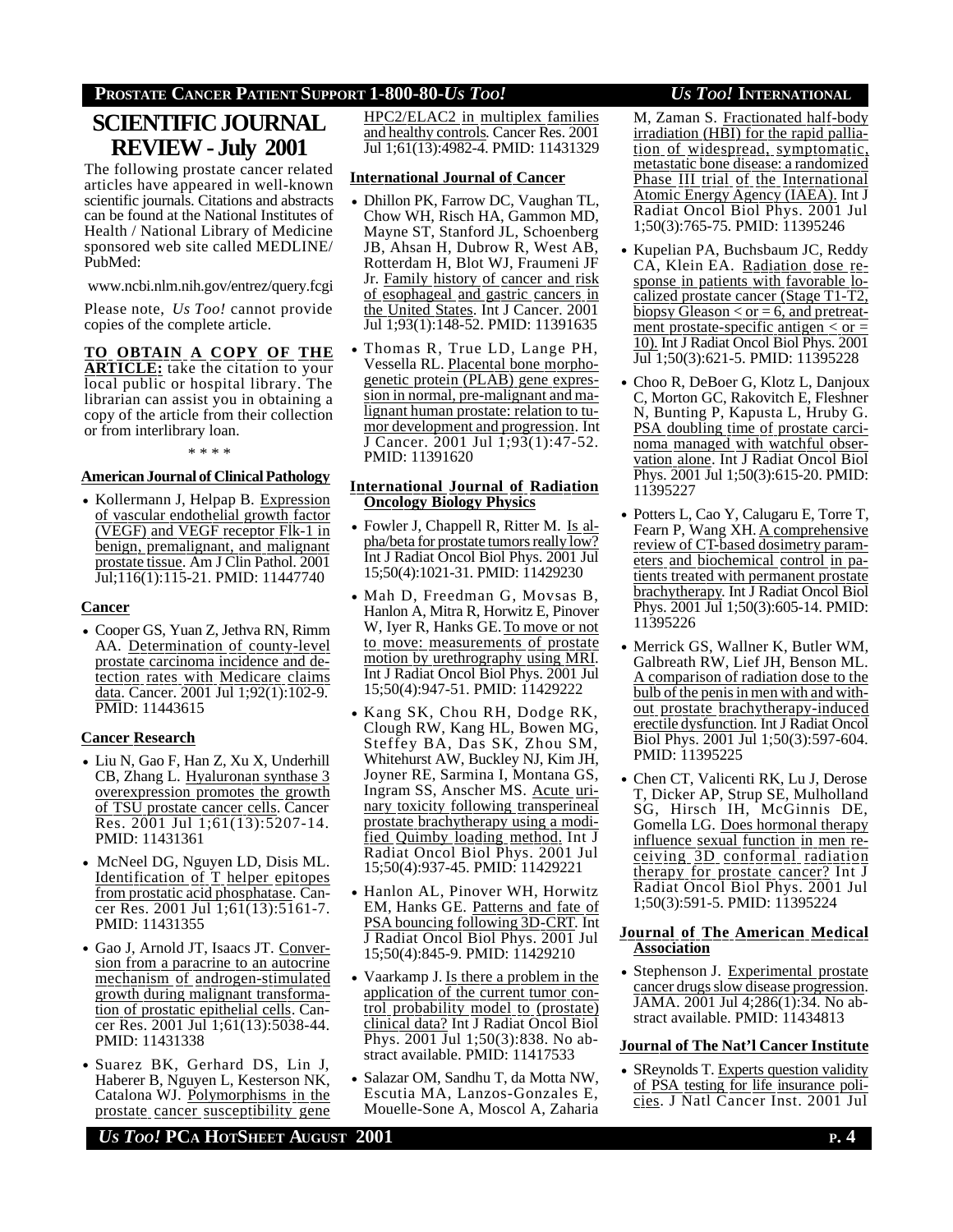# *US TOO!* **INTERNATIONAL VISIT US ON THE INTERNET AT WWW.USTOO.ORG**

4;93(13):968-70. No abstract available. PMID: 11438555

# **Mayo Clinic Proceedings**

• Buskirk SJ, Pisansky TM, Atkinson EJ, Schild SE, O'Brien PC, Wolfe JT, Zincke H. Lymph node-positive prostate cancer: evaluation of the results of the combination of androgen deprivation therapy and radiation therapy. Mayo Clin Proc. 2001 Jul;76(7):702- 6. PMID: 11444402

# **Oncogene**

- Gross M, Liu B, Tan J, French FS, Carey M, Shuai K. Distinct effects of PIAS proteins on androgen-mediated gene activation in prostate cancer cells. Oncogene. 2001 Jun 28;20(29):3880- 7. PMID: 11439351
- Munshi A, Pappas G, Honda T, McDonnell TJ, Younes A, Li Y, Meyn RE. TRAIL (APO-2L) induces apoptosis in human prostate cancer cells that is inhibitable by Bcl-2. Oncogene. 2001 Jun 28;20(29):3757- 65. PMID: 11439339

# **Prostate**

- Tavani A, Gallus S, Franceschi S, La Vecchia C. Calcium, dairy products, and the risk of prostate cancer. Prostate. 2001 Jul 1;48(2):118-21. PMID: 11433421
- Chen LM, Hodge GB, Guarda LA, Welch JL, Greenberg NM, Chai KX. Down-regulation of prostasin serine protease: a potential invasion suppressor in prostate cancer. Prostate. 2001 Jul 1;48(2):93-103. PMID: 11433419
- Schmelz M, Cress AE, Barrera J, McDaniel KM, Davis TL, Fuchs L, Dalkin BL, Nagle RB. PEAZ-1: a new human prostate neoplastic epithelial cellline. Prostate. 2001 Jul 1;48(2):79- 92. PMID: 11433418
- Keledjian K, Borkowski A, Kim G, Isaacs JT, Jacobs SC, Kyprianou N. Reduction of human prostate tumor vascularity by the alpha1-adrenoceptor antagonist terazosin. Prostate. 2001 Jul 1;48(2):71-8. PMID: 11433417

# **Radiology**

• Hata N, Jinzaki M, Kacher D, Cormak R, Gering D, Nabavi A, Silverman SG, D'Amico AV, Kikinis R, Jolesz FA, Tempany CM. MR imaging-guided prostate biopsy with surgical navigation software: device validation and feasibility. Radiology. 2001 Jul;220(1):263-8. PMID: 11426008

# **PCA NEWS YOU CAN USE**

(continued from P. 3)

\* \* \* \* \* \* \* \* \* \* \* \* \* \*

## **COLD SORE VIRUS COULD CURE CANCER** *Health Media Ltd (July 13, 2001) Us Too!July 16*

Viruses have the unique ability to infiltrate human cells where they then reproduce, so researchers from New York University School of Medicine wanted to find out if a virus could invade and kill rapidly dividing cancer cells. They genetically modified the herpes simplex virus-1, which is more commonly known for causing cold sores, and injected it into human prostate cancer tumours grown in mice. One month after the treatment, the tumours were up to eight times smaller and had even disappeared in 40 per cent of the mice. Dr Samir Taneja, one of the researchers, said, "We think this virus offers great promise as a therapeutic strategy for the treatment of patients with prostate cancer. Eventually we hope to test this virus in humans, but we still have many things to work out." There are currently 10 different cancer-killing viruses either in clinical trials or about to be tested. Most of them have been genetically engineered so they will not cause any harm to healthy tissue but will destroy the cancer cells as they divide and spread. The study is published in a recent issue of the Proceedings of the National Academy of Sciences.

\* \* \* \* \* \* \* \* \* \* \* \* \* \*

**LEUTEIN IN AVACADOS AND GREEN VEGETABLES CAN HELP PREVENT PC<sup>A</sup> ACCORDING TO NEW UCLA STUDY: COMBINATION OF LUTEIN AND LYCOPENE OFFERS GREATEST RESULTS** *Business Wire (July 13, 2001) Us Too! July 16*

New findings from UCLA indicate that lutein - a carotenoid recently discovered in California avocados and found in green vegetables - can help protect against prostate cancer. In recent studies, lycopene - a carotenoid found in tomatoes - was associated with a reduced risk of prostate cancer, but lutein had not been linked to prostate cancer prevention until now. According to Dr. David Heber, director of the UCLA Center for Human Nutrition and author of "What Color Is Your Diet," the study focused on a rural area of China, which had a low incidence of prostate cancer despite a diet virtually free of lycopene (due to lack of tomato intake) but rich in lutein (due to a high consumption of green vegetables). The study was then expanded to include Chinese American men and Caucasian men.

\* \* \* \* \* \* \* \* \* \* \* \* \* \*

**STUDY CONFIRMS POWER OF LYCOPENEIN PROCESSED TOMATO PRODUCTS, ARTICLE**

# **CONTINUES STREAM OF RESEARCH ON BENEFITSOF POWERFUL ANTIOXIDANT IN SOUPS, SAUCES, KETCHUP** *Business Wire (July 16, 2001) Us Too! July 17*

Tomatoes fresh from the garden taste great, but don't worry about losing any health benefits when tomato season is over. The latest research provides new evidence that levels of lycopene are maintained or even increase when tomatoes are processed into soups, sauces and ketchup. Lycopene is the ingredient in tomatoes that makes them red and it's also the ingredient tied increasingly to important health benefits. A recent article in the Spring 2001 edition of the Journal of Medicinal Food discusses evidence that the powerful antioxidant lycopene in tomatoes retains or increases its potency during processing and storage. "Lycopene Content of Tomato Products: Its Stability, Bioavailability and In Vivo Antioxidant Properties" was written by nutrition researchers Venket Rao, Ph.D., Anita Agarwal, Honglei Shen and Sanjiv Agarwal, Ph.D.

### \* \* \* \* \* \* \* \* \* \* \* \* \* \*

# **PROSTATE PROGRESS** *Lexington Herald-Leader (July 24, 2001) Us Too! July 25*

Keyhole-size abdominal incisions have revolutionized surgery, but prostate cancer operations have remained a holdout. Most urologists find the procedures too technically demanding and time-consuming. Now a new federally approved system of robotic instruments a computer system controlled like a video game by a surgeon's hand movements promises to make minimally invasive prostate surgery more widely available. Henry Ford Hospital in Detroit plans to become a leading center in the approach, and this month it is launching a promotional campaign. "We're trying to make prostate surgery kinder and gentler," said Dr. Mani Menon, director of Ford's Vattikuti Urology Institute.

#### \* \* \* \* \* \* \* \* \* \* \* \* \* \*

**PRESENCE OF COMORBIDITIES IMPORTANT PROGNOSTIC FACTOR FOR MEN WITH LOCALIZED PROSTATE CANCER** *FaxWatch Inc. (July 23, 2001) Us Too! July 25*

For patients diagnosed with localized prostate cancer between 1993 and 1995, comorbidity had a significant influence on prognosis, according to new data. As serious comorbidity has been recorded routinely for all patients registered in The Netherlands' Eindhoven Cancer Registry since 1993, researchers used these data to retrospectively assess 894 men aged <75 years with T1-T3M0 prostate cancer. The vital status of all patients had been

(continued on Page 6)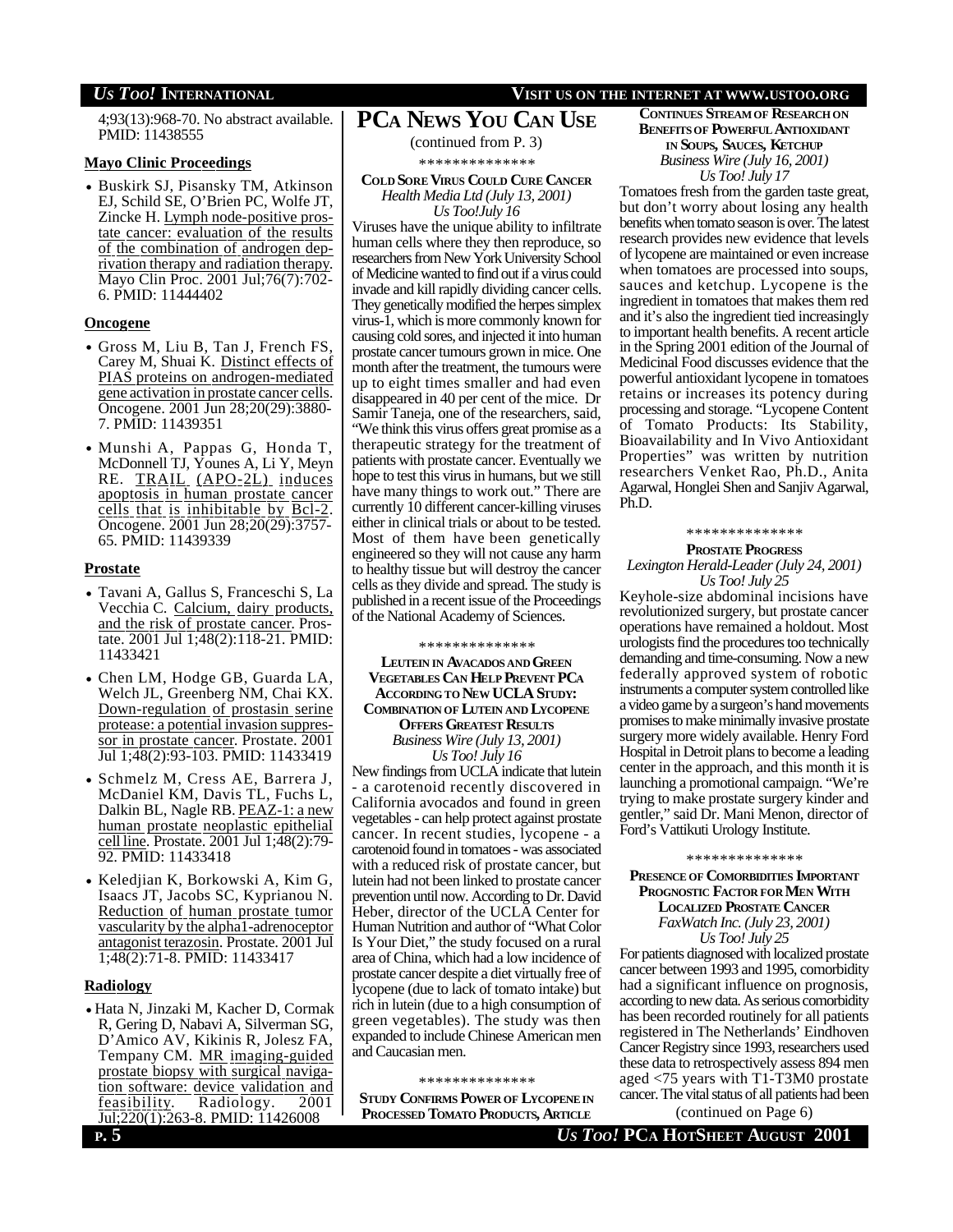# **PCA NEWS YOU CAN USE** (continued from P. 5)

assessed up to July 1997, with a mean followup of 2.9 years. The investigators used Cox regression analyses to model overall survival.

#### \* \* \* \* \* \* \* \* \* \* \* \* \* \*

**ENEMA BEFORE TRANSRECTAL ULTRASOUND GUIDED PROSTATE BIOPSY CONFERS NO SIGNIFICANT BENEFIT** *FaxWatch Inc. (July 23, 2001) Us Too! July 25*

New findings showed that enema prior to transrectal ultrasound guided prostate biopsy does not confer a clinically significant improvement of outcome. "Although many biopsy protocols have been described, in our opinion the role of enema before biopsy has not been definitively assessed in the literature," researchers noted.

## \* \* \* \* \* \* \* \* \* \* \* \* \* \*

# **SURVEY HIGHLIGHTS GAP BETWEEN MEN'<sup>S</sup> AWARENESS AND ACTION IN FIGHT VS. PC<sup>A</sup>** *DataMonitor Healthcare Newswire*

*(July 25, 2001) / Us Too! July 26* The national survey of 1500 men over 35 found that 92 percent of the respondents recognized that prostate cancer is as serious a threat for men as breast cancer is for women, but only 19 percent of undiagnosed men have discussed the threat of prostate cancer with their physicians in the past 12 months. Twothirds of all men surveyed identified prostate cancer as either the first or second leading cause of cancer death among men. However, most men felt their personal chances of developing prostate cancer are remote, with 58 percent of undiagnosed men, regardless of ethnicity, marital status, or income, reporting that it is "not very likely" or "not at all likely" they would get prostate cancer.

#### \* \* \* \* \* \* \* \* \* \* \* \* \* \*

**ILEX ONCOLOGY LICENSES PATENTS AND TECHNOLOGY RELATING TOTHE MUC1 PROTEIN FROM DANA-FARBER** *Business Wire July 26, 2001*

*Us Too! July 27*

ILEX Oncology, Inc. entered into a worldwide, exclusive license with the Dana-Farber Cancer Institute at Harvard Medical School for patent rights and technology relating to the MUC1 protein, a cytokine-like receptor that is highly overexpressed by most human cancers. "Estimates indicate that of the 1.2 million tumors diagnosed in the U.S. each year, over 700,000 overexpress the MUC1 protein, making it one of the most common abnormalities associated with human cancers, including those of the lung, breast, prostate, pancreas, ovary and bowel, said Donald W. Kufe, M.D., Professor of Medicine, Dana-Farber Cancer Institute,

# **SC Johnson's PCa Awareness Program**

By Bill Eickelberg, *Us Too!* Regional Director and

Joan Glubczynski, Health Promotion Manager

SC Johnson (the parent company which manufactures household names such as Shout®, Windex®, Ziploc®, Edge®, Glade®, Vanish®, Raid®, OFF!®, Pledge®, Scrubbing Bubbles®, Plugins®, Fantastik®, Drano® — products you use all the time) recently held a Men's Health Series that included several sessions on Prostate Cancer Awareness for their employees, retirees and family members. Joan Glubczynski, Health Promotion Manager for the Racine, Wisconsin based company said, "These programs are offered at a variety of times to accommodate the employees' schedules including those from manufacturing who work 1st, 2nd, or 3rd shift."

Each participant received a brochure that emphasized several key men's health issues including screening information. The brochure contains information on the importance of periodic doctor visits, and early detection to prevent the spread of cancer. These programs and brochures are one of many ways SCJ Corporate Medical Affairs

Harvard Medical School. MUC1 is expressed on the surface of cancer cells. Research has shown that MUC1 functions like a receptor and contributes to the development of tumors.

#### \* \* \* \* \* \* \* \* \* \* \* \* \* \*

# **LABCORP SEES CANCER-TEST MARKET : EXPANDING PRODUCT LINEAND EMBRACING SOPHISTICATED DNA-BASED TESTING**

*Greensboro News & Record (July 25, 2001) / Us Too! July 27* Laboratory Corporation of America hopes one day to be the leader in early detection of various cancers, such as prostate and breast cancer, the company said Tuesday. Founded in 1995 through the merger of two laboratories, LabCorp got its start with routine lab tests, such as blood analysis and testing workers' urine for illegal drugs. But the Burlington-based clinical laboratory has grown significantly during the last few years, expanding its product line and embracing sophisticated DNA-based testing. . . . . "We're turning our efforts now toward cancer, toward predisposition tests for cancer, or an early warning test that can diagnose some forms of cancer, or a test that can become a substitute for some pretty difficult procedures physicians need to do to search for cancer," Mac Mahon said. "We think these kinds of tests can be blockbuster tests."

and Recreation & Fitness departments raise awareness about a variety of health issues.

The program, Prostate Cancer Treatment & Intervention, began with employees who are Prostate Cancer Survivors sharing their stories of diagnosis, treatment, and coping skills. Coincidentally, Rob Henkel, Ph.D., SC Johnson Director Center for Counseling and Personal Development, is a Prostate Cancer survivor. Henkel concluded each session discussing the psychological and emotional aspects of a cancer diagnosis. He spoke of the impact this disease has on the patient and the entire family.



Kevin McCabe, M.D., SC Johnson Director Occupational & Preventative Medicine provided the bulk of the presentation. He discussed the history of the disease, various treatment options, and an important diagnostic tool, the PSA test. Dr. McCabe was very frank about some of the controversy within the scientific community about the test. He emphasized how important it is to make your own decision about treatment.

He was supported by Dr. Henkel's remarks regarding the importance of having someone with whom to discuss things. He pointed out that in a company as large as SC Johnson, there are many prostate cancer survivors. There are also support groups, namely *Us Too!* International and the ACS, that provide information for the newly diagnosed patients. *Us Too!* Regional Director, Bill Eickelberg represented *Us Too!*. He also stressed the importance of having someone in whom you can confide when dealing with issues surrounding Prostate Cancer.

Lorie Boomsma, Senior Occupational Nurse and Glubczynski encouraged the audience to call on the SCJ medical and fitness staff, individual survivors, and the support groups for information. Additional brochures on early Prostate Cancer detection and local support groups were distributed.

*Editor's note:* Enlightened corporations like SC Johnson are always looking for ways to improve the health of their employees. Many corporations hold periodic employee "inservice education" programs and/or have employee wellness programs which provide a great opportunity to increase PCa awareness. Us Too! can provide you with a free, ready to deliver, community education presentation – available in PowerPoint or Overhead Transparency format, complete with handout materials for your convenience. Contact the *Us Too!* office to find out more.

*PCCA***<b>** HOTSHEET AUGUST 2001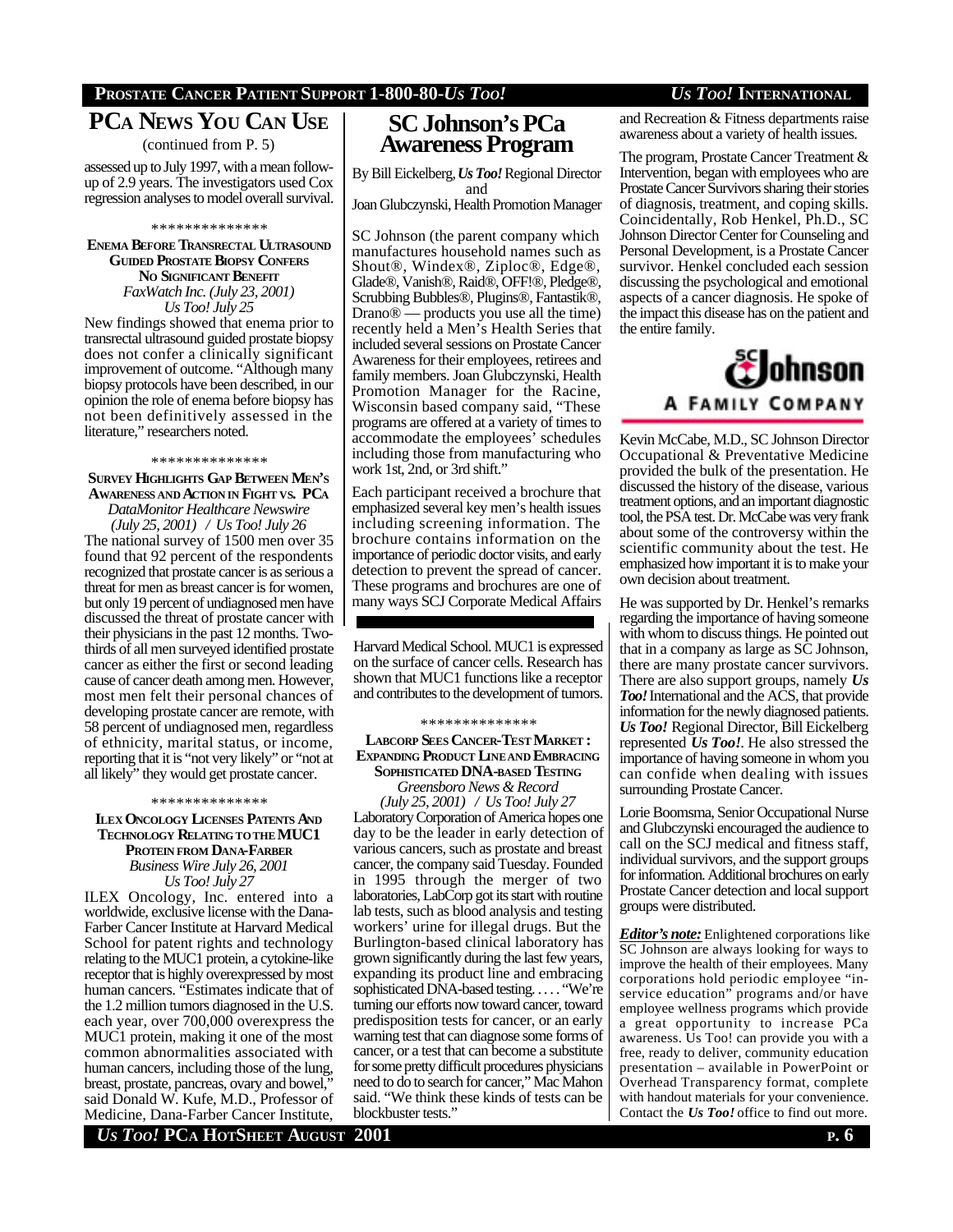# *US TOO!* **INTERNATIONAL VISIT US ON THE INTERNET AT WWW.USTOO.ORG**

# **SELECT TRIAL BEGINS**

(continued from P. 1)

Selenium and vitamin E, both naturally occurring nutrients, are antioxidants. They are capable of neutralizing toxins known as "free radicals" that might otherwise damage the genetic material of cells and possibly lead to cancer. These nutrients were chosen for study because of the results of two other large cancer prevention trials.

In a study of selenium to prevent nonmelanoma skin cancer in 1,000 men and women, reported in 1996\*, investigators found that while the supplement did not reduce skin cancer, it did decrease the incidence of prostate cancer in men by more than 60 percent.

Another trial, published in 1998\*\*, in which beta carotene and vitamin E were tested to prevent lung cancer in 29,000 Finnish men who smoked, those who took vitamin E had 32 percent less prostate cancer. Neither beta carotene nor vitamin E prevented lung cancer. In fact, the men who smoked and took beta carotene were more apt to get lung cancer and die from it than men who didn't take this supplement.

"SELECT is the critical next step for pursuing the promising leads we saw for the prevention of prostate cancer," said Ford, who is responsible for all aspects of NCI's involvement in SELECT. "The only way to determine the real value of these supplements for prostate cancer is to do a large clinical trial focused specifically on this disease." Study investigators hope to recruit all the study participants during the first five years of the trial, so that each man can be followed for at least seven years.

Men in the study will visit their study site once every six months. Upon enrollment, they will be assigned by chance to one of four groups. One group will take 200 micrograms of selenium daily plus an inactive capsule, or placebo, that looks like vitamin E. Another group will take 400 milligrams of vitamin E daily along with a placebo that looks like selenium. A third group will take both selenium and vitamin E. And a final group will be given two placebos.

Men who join SELECT will not need to change their diet in any way, but they must stop taking any supplements they buy themselves that contain selenium or vitamin E. If participants wish to take a multivitamin, SWOG will provide, without charge, a specially formulated one that does not contain selenium or vitamin E.

Men may be able to participate in SELECT if they:

- are age 55 or older; age 50 or older for black men
- have never had prostate cancer and have not had any other cancer, except nonmelanoma skin cancer, in the last five years
- are generally in good health

*To read a Q&A about SELECT, go to:* http://newscenter.cancer.gov/ pressreleases/SELECTQandA.html

## *For more information about SELECT and a list of participating centers:*

• In the United States (including Puerto Rico), call the National Cancer Institute's Cancer Information Service at 1-800-4-CANCER (1-800-422-6237) for information in English or Spanish. The number for callers with TTY equipment is 1-800-332-8615.

• In Canada, call the Canadian Cancer Society's Cancer Information Service at 1-888-939-3333 for information in English or French.

Visit NCI's Web site at: http://cancer.gov/select

or

visit SWOG's Web site at: http://swog.org and choose SELECT.

*SELECT Audio-Visual Materials* To listen to a radio news story about SELECT, visit http:// www.radiospace.com/nihhome.htm. Click on July 24, 2001 story on NCI's SELECT trial launch.

*To view an on-line copy of the Video News Release about SELECT, visit* http://www.streamonsite.com/hendrick/ nci.ram

*To view an image of the crystalline structure of Vitamin E, go to:* http://newscenter.cancer.gov/ pressreleases/SELECTcrystal.gif

*To view an image of the chemical structure of Vitamin E, go to:* http://newscenter.cancer.gov/ pressreleases/SELECTchemistry.gif

*To view an image ofthe prostate, go to:* http://newscenter.cancer.gov/ pressreleases/SELECTprostate.gif

*To view an image Vitamin E capsules, go to*

http://newscenter.cancer.gov/ pressreleases/SELECTVitEpill.gif

*To view an image selenium capsules, go to*:

http://newscenter.cancer.gov/ pressreleases/SELECTselenium.gif

*To view an image selenium and Vitamin E capsules, go to:* http://newscenter.cancer.gov/ pressreleases/SELECTbothpills.gif

Four pharmaceutical companies are providing selenium and vitamin E capsules and multivitamins for the study: Roche Vitamins Inc., Parsipanny, N.J.; Sabinsa Corporation, Piscataway, N.J.; Nutricia Manufacturing USA Inc., Greenville, S.C.; and BioAdvantex Pharma Inc., Mississauga, Ontario, Canada.

\*Clark L.C., Combs GF Jr, Turnbull B.W., et al. Effects of selenium supplementation for cancer prevention in patients with carcinoma of the skin. A randomized controlled trial. Nutritional Prevention of Cancer Study Group. JAMA 276:1957-1963, 1996.

\_\_\_\_\_\_\_\_\_\_\_\_\_\_\_\_\_\_\_\_\_\_\_\_\_\_\_\_\_\_\_

\*\*Heinonen OP, Albanes D, Huttunen JK, et al. Prostate cancer and supplementation with alpha-tocopherol and beta-carotene: incidence and mortality in a controlled trial. J. Natl Cancer Inst 90:440-6, 1998

SOURCE:

=

Press Release: National Institutes of Health National Cancer Institute and Southwest Oncology Group (SWOG)

Tuesday, July 24, 2001

# *VISIT WWW.USTOO.ORG* **FOR**

- **\* CURRENT CLINICAL TRIALS,**
- **\* SPECIAL ANNOUNCEMENTS \* HOTSHEET ARCHIVES**
- **\* PCA NEWS YOU CAN USE \* PCA CANCER PROFILER \* SUPPORT GROUPS** *UNBIASED* **PCA INFORMATION**
- **AND EDUCATION TO SERVE** *YOU*